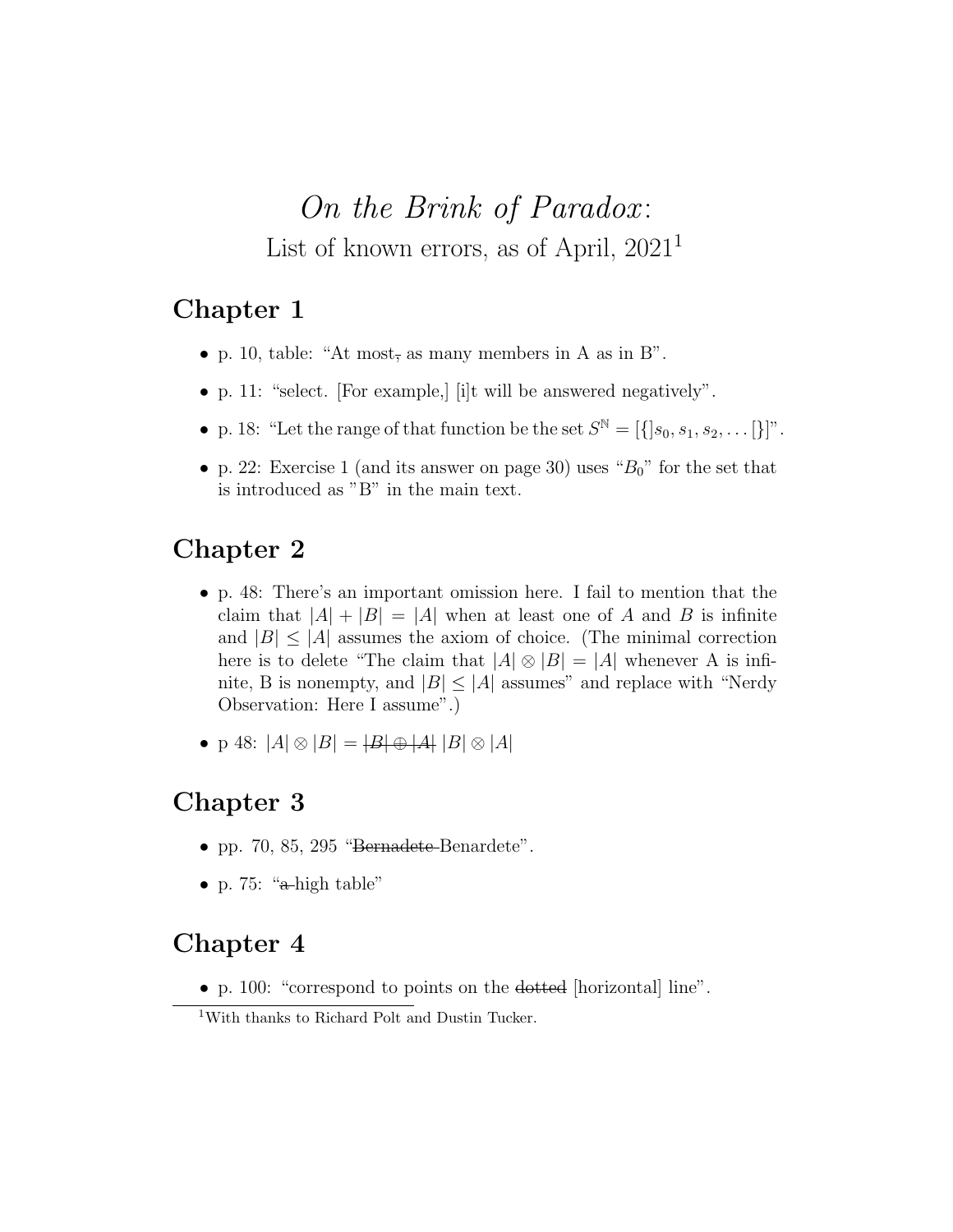#### Chapter 5

- p. 135, second and fourth equations: " $1BE$ " should be " $2BE$ ".
- p. 134, last equation: " $1BE$ " should be " $2BE$ ".
- p. 135, first indented conditional: "she failed to do so" should be "she failed to take the trip".

#### Chapter 6

• There is a serious omission in section 6.1.1.

Even though this is not stated in the text, the Objective-Subjective connection is only plausible when one presupposes that a perfectly rational agent is always certain about the connection between events before t and the objective probabilities at  $t$ . Here is a proposed fix:

(Nerdy observation: Here I am tacitly presupposing that a perfectly rational agent is always certain about the connection between events before t and the objective probabilities at t. So, in particular, for each complete history of the world up to  $t$ ,  $H_t$ , there is a specification  $P_t$  of the objective probabilities at t such that the agent assigns credence one to the proposition [if  $H_t$  then  $P_t$ ]. This assumption is potentially controversial but adds simplicity to our discussion.)

With this fix in place on can give a formal proof—given assumptions of the Principal Principle. Here is a proof for a particular isntance:

Assume that x's half life is  $7.04 \cdot 10^8$  years. Let D be the proposition that x will decay sometime within the next  $7.04 \cdot 10^8$  years. We show that you should believe  $D$  to degree 0.5.

It follows from the fact that x's half life is  $7.04 \cdot 10^8$  years that the objective probability of  $D$  is 0.5. It then follows from the Objective-Subjective Connection that a perfectly rational agent with perfect information about the past (and none about the future) would assign credence 0.5 to D.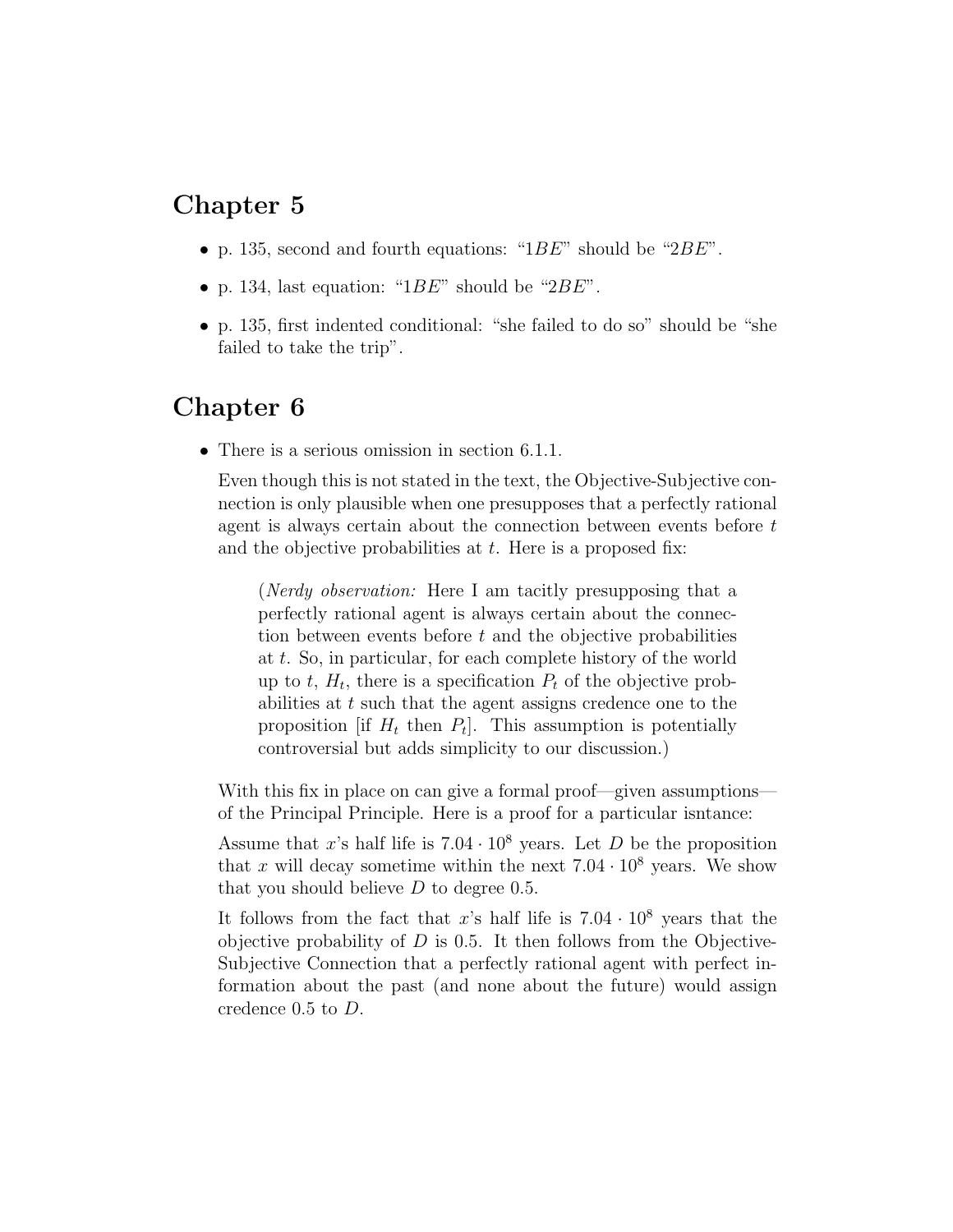Now suppose you are perfectly rational and that—although you have not quite learned the full truth about the past—the information you have acquired, E, is entirely about the past. Suppose, moreover, that a rational agent would take E to be compatible with the proposition that  $p(D) = 0.5$ , were p is objective probability.

Because  $E$  is entirely about the past, it is equivalent to some disjunction  $H_t^1 \vee H_t^2 \vee \dots$  of possible histories-up-to-t. (We must assume that the conjunction is either finite or countably infinite, to ensure Conglomerability later on.) Because perfectly rational agents are always certain about the connection between events before t and the objective probabilities up to t, each  $H_t^j$  $t_i^j$  is equivalent to  $H_t^j P_t^j$  $t^{j}_{t}$ , where  $P_{t}^{j}$  $t^{j}$  is a complete specification of the objective probabilities at t.

Because E (and therefore  $H_t^1 \vee H_t^2 \vee \dots$ ) is compatible with  $p(D) = 0.5$ , there are some  $H_t^{k_1}, H_t^{k_2}, \ldots$  amongst the  $H_t^1, H_t^2$  such that each  $P_t^{k_i} H_t^{k_i}$ entails  $p(D) = 0.5$ . (Note that every  $H_t^j$  outside this list entails something incompatible with  $p(D) = 0.5$ . So  $(p(D) = 0.5)E$  is equivalent to  $H_t^{k_1} \vee H_t^{k_2} \vee \ldots$ :

$$
c(D|(p(D) = 0.5)E) = c(D|H_t^{k_1} \vee H_t^{k_2} \vee \dots)
$$

But, for each *i*, we know that  $c(D|H_t^{k_i}) = 0.5$ . So, by Conglomerability,

$$
c(D|(p(D) = 0.5)E) = c(D|H_t^{k_1} \vee H_t^{k_2} \vee \dots) = c(D|H_t^{k_1}) = 0.5
$$

And how do we know the Conglomerability holds? Here is a proof for the finite case. (The result also holds in the countably infinite case but requires Countable Additivity.)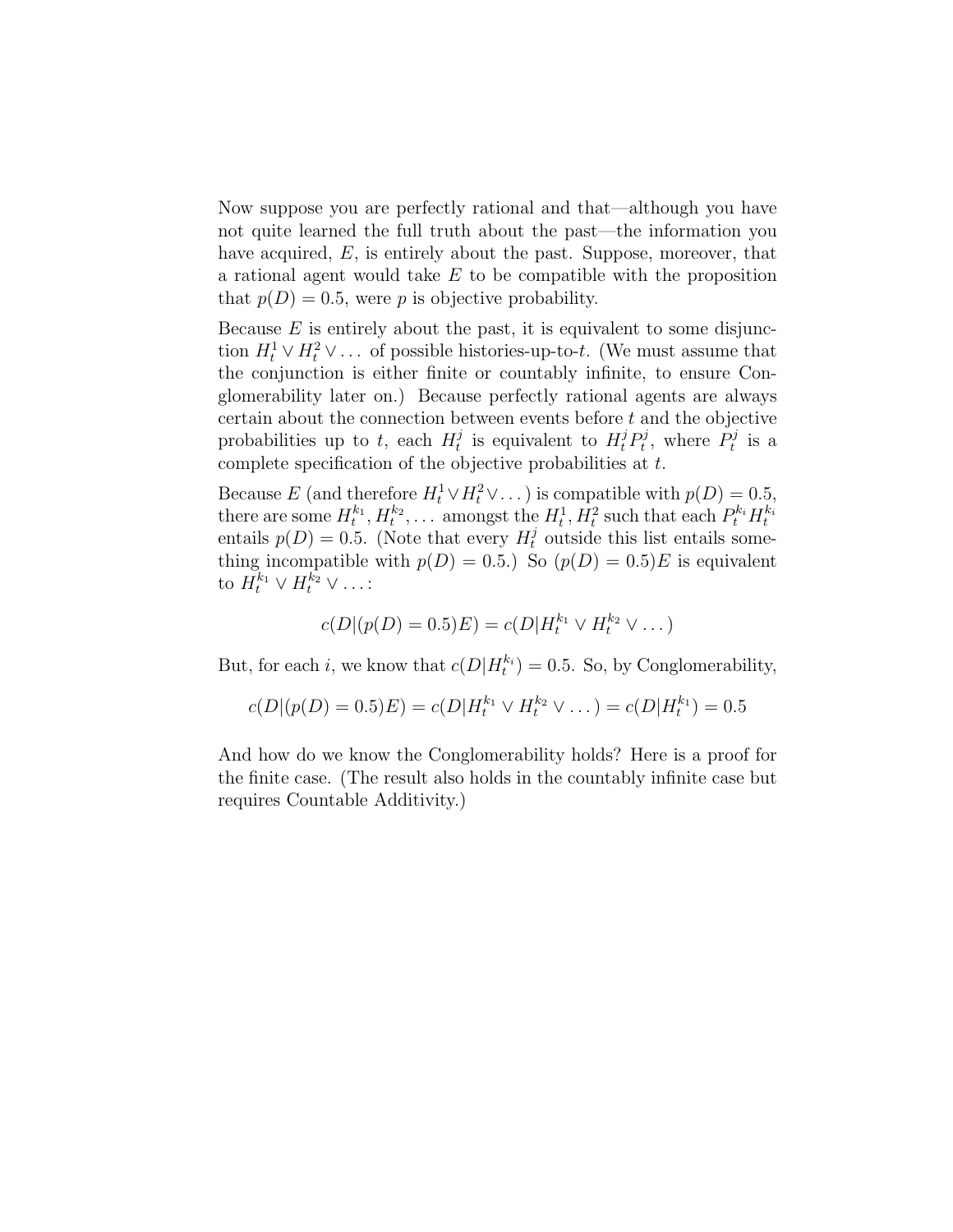$$
p(A|B_1) = p(A|B_2)
$$
  
\n
$$
\frac{p(A|B_1)}{B_1} = \frac{p(A|B_2)}{B_2}
$$
  
\n
$$
p(B_2) \cdot p(AB_1) = p(B_1) \cdot p(AB_2)
$$
  
\n
$$
p(B_2) \cdot p(AB_1) = p(B_1)(p(AB_2) + p(AB_1) - p(AB_1))
$$
  
\n
$$
p(B_1) \cdot p(AB_1) + p(B_2) \cdot p(AB_1) = p(B_1) \cdot p(AB_2) + p(B_1) \cdot p(AB_1)
$$
  
\n
$$
p(AB_1)(p(B_1) + p(B_2)) = p(B_1)(p(AB_2) + p(AB_1))
$$
  
\n
$$
\frac{p(AB_1)}{p(B_1)}(p(B_1) + p(B_2)) = p(AB_2) + p(AB_1)
$$
  
\n
$$
p(A|B_1)(p(B_1) + p(B_2)) = p(AB_1) + p(AB_2)
$$
  
\n
$$
p(A|B_1) = \frac{p(AB_1) + p(B_2)}{p(B_1) + p(B_2)}
$$
  
\n
$$
p(A|B_1) = \frac{p(A_1 \cup B_2)}{p(B_1 \cup B_2)}
$$
  
\n
$$
p(A|B_1) = \frac{p(A(B_1 \cup B_2))}{p(B_1 \cup B_2)}
$$
  
\n
$$
p(A|B_1) = p(A|B_1 \cup B_2)
$$

We have now shown that  $c(D|(p(D) = 0.5)E) = 0.5$ . But the only restrictions on  $E$  are that it be entirely about the past and that it be compatible with  $p(D) = 0.5$ . So if you're fully rational, then as long as everything you've learned is entirely about the past and compatible that  $p(D) = 0.5$ , Update by Conditionalizing entails that you should believe  $D$  to degree 0.5.

- p. 169, "envolope envelope".
- p. 169, indented paragraph: " $k$  dollars, say. [If  $k$  is odd, I should definitely switch. What about the case in which  $k$  is even? In that case] This means that the other envelope  $[\dots]^n$ . (Also, replace two occurrences of "outcomes" in that paragraph with "scenarios".)
- p. 173, answer to exercise 1 of section 6.1.1: "the coin will land Heads the particle will decay".

#### Chapter 7

- p. 188, last line of first paragraph of 7.2.1: "Solovey Solovay"
- p. 190, fourth line of second paragraph of 7.2.2.2: " $1/2-1/6 = 2/3$  1/3"
- p. 190, third line of final paragraph: "Solovey Solovay"